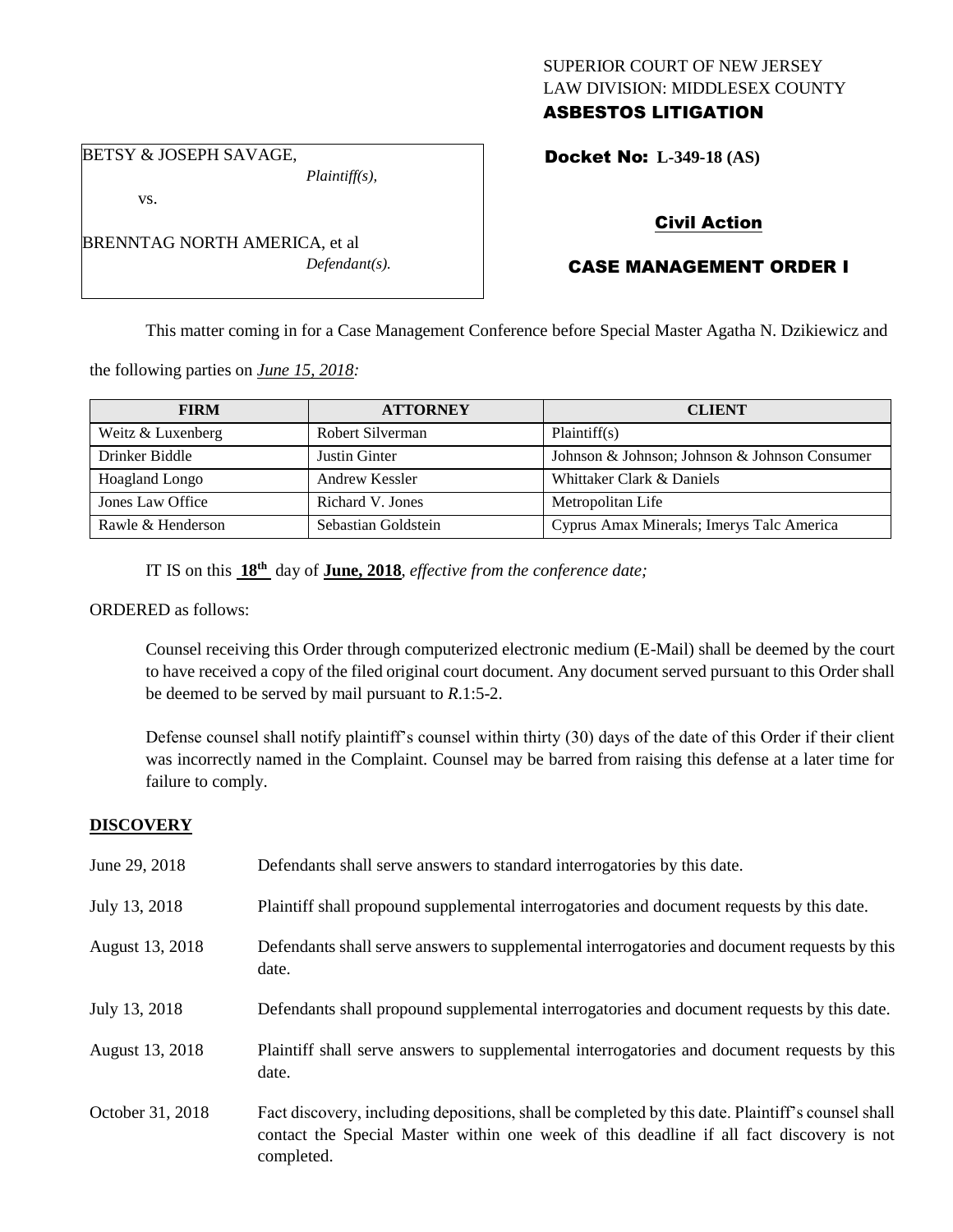### October 31, 2018 Depositions of corporate representatives shall be completed by this date.

## **EARLY SETTLEMENT**

January 4, 2018 Settlement demands shall be served on all counsel and the Special Master by this date.

## **SUMMARY JUDGMENT MOTION PRACTICE**

- January 4, 2019 Plaintiff's counsel shall advise, in writing, of intent not to oppose motions by this date.
- January 18, 2019 Summary judgment motions shall be filed no later than this date.
- February 15, 2019 Last return date for summary judgment motions.

### **MEDICAL DEFENSE**

- December 31, 2018 Plaintiff shall serve medical expert reports by this date.
- February 19, 2019 Defendants shall identify its medical experts and serve medical reports, if any, by this date. In addition, defendants shall notify plaintiff's counsel (as well as all counsel of record) of a joinder in an expert medical defense by this date.

## **LIABILITY EXPERT REPORTS**

- December 31, 2018 Plaintiff shall identify its liability experts and serve liability expert reports or a certified expert statement by this date or waive any opportunity to rely on liability expert testimony.
- February 19, 2019 Defendants shall identify its liability experts and serve liability expert reports, if any, by this date or waive any opportunity to rely on liability expert testimony.

### **ECONOMIST EXPERT REPORTS**

- December 31, 2018 Plaintiff shall identify its expert economists and serve expert economist report(s), if any, by this date or waive any opportunity to rely on economic expert testimony.
- February 19, 2019 Defendants shall identify its expert economists and serve expert economist report(s), if any, by this date or waive any opportunity to rely on economic expert testimony.

### **EXPERT DEPOSITIONS**

March 15, 2019 Expert depositions shall be completed by this date. To the extent that plaintiff and defendant generic experts have been deposed before, the parties seeking that deposition in this case must file an application before the Special Master and demonstrate the necessity for that deposition. To the extent possible, documents requested in a deposition notice directed to an expert shall be produced three days in advance of the expert deposition. The expert shall not be required to produce documents that are readily accessible in the public domain.

### **PRE-TRIAL AND TRIAL**

March 1, 2019 @ 10:00am Settlement conference. All defense counsel shall appear with authority to negotiate settlement and have a representative authorized to negotiate settlement available by

 $\_$  ,  $\_$  ,  $\_$  ,  $\_$  ,  $\_$  ,  $\_$  ,  $\_$  ,  $\_$  ,  $\_$  ,  $\_$  ,  $\_$  ,  $\_$  ,  $\_$  ,  $\_$  ,  $\_$  ,  $\_$  ,  $\_$  ,  $\_$  ,  $\_$  ,  $\_$  ,  $\_$  ,  $\_$  ,  $\_$  ,  $\_$  ,  $\_$  ,  $\_$  ,  $\_$  ,  $\_$  ,  $\_$  ,  $\_$  ,  $\_$  ,  $\_$  ,  $\_$  ,  $\_$  ,  $\_$  ,  $\_$  ,  $\_$  ,